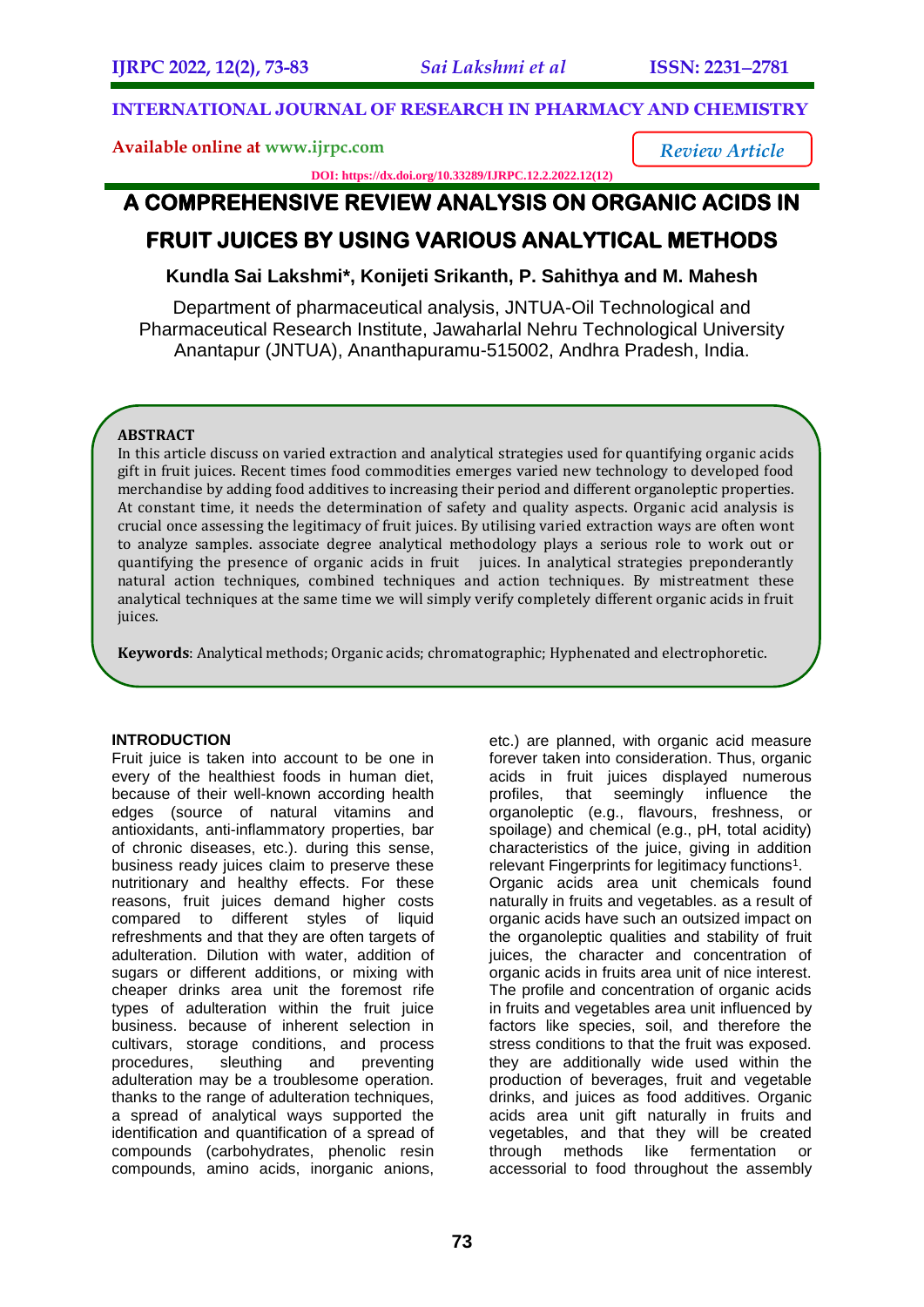process. Water or solvent extraction, vapour distillation, or precipitation with lead or different components will all be accustomed take away organic acids from food. Solvent extraction is that the preferred technique for extracting organic acids found in fruits and vegetables presently. the amount and kinds of organic acids contained in numerous fruits area unit tormented by their maturation stage and geographical origin. For food and drink technology and quality assessment, the identification and chemical analysis of key organic acids in fruits is crucial. Organic acids area unit a useful indicator of fruit believability as a result of they're less prone to amendment throughout process and storage than different fruit parts. as a result of every fruit features a completely different pattern of organic acids, correct understanding of organic acid levels (and ratios) could also be valuable for activity the share juice also as detective work misbranding and/or adulteration in fruit juices. owing to its impact on sensory qualities, the organic acid composition of fruits is additionally of importance.<sup>2,3</sup>

Organic acid identification and detection in fruit juices is important for quality and method management. Organic acid concentrations in fruits area unit essential as a result of they need an effect on the organoleptic qualities of fruit juices, significantly in terms of flavour, colour, and scent. Organic acid level in fruit juices affects not solely the organoleptic aspects of the liquids, however conjointly their stability, nutrition, satisfactoriness, and quality. Natural and industrial fruit juices have varied levels of organic acids, additions, and preservatives. many natural action ways are developed for distinguishing and quantifying severally organic acids in several matrixes<sup>4</sup>.

It is important to work out the presence of organic acids in foods. In reality, their presence and relative quantitative relation would possibly alter the chemical and sensory options of the matrix (e.g., pH, total acidity, microbic stability, sweetness, international acceptability) and supply valuable data on food quality or the way to improve sure technical processes<sup>5</sup>.

#### **Importance of organic acids in fruit juices6- 15**

Organic acids plays vital roles in juices owing to their influence on the organoleptic properties (flavour, color & aroma) additionally because the stability & microbiological management of the products.

#### **Acetic acid**

It is employed as Anti-microbial activity, Acidulant and Flavouring agent.

#### **Ascorbic acid**

It shows inhibitor impact for preventing injury from free radicals and alternative reacting oxygen species. It is employed as Preservative, Acidulants & Stabilizer.

#### **Benzoic acid**

It is employed as Antibacterial activity and Preservative in beverages.

#### **Citric acid**

It is employed as flavourer, Preservative, Stabilizer, opposing oxidiser and conjointly hydrogen ion concentration regulator. And also firming agents & sequestrants.

#### **Formic acid**

It is employed as Antimicrobial activity and hydrogen ion concentration regulator agent.

#### **Fumaric acid**

It is utilized as Microbiological activity, Acidulant and conjointly pH stabilizer. It can even used as pH management agents, firming agents, flavour enhancers, emulsifiers, synergists & preservatives.

#### **Galacturonic acid**

It is employed as acidifying agent.

#### **Iso citric acid**

It is utilized as Acidulant In pharmaceutical trade used as raw materials for synthesis of chemicals.

#### **Lactic acid**

It is utilized as natural action, Flavour sweetening & microorganism inhibitors in foods. it's a probiotic

#### **L-ascorbic acid**

It is employed as preservative & Antioxidant.

#### **Malic acid**

It is employed as acidulant, a buffering agent, anti oxidant, flavouring, a chelating agent & stabilizer. It inhibits the growth of yeast and some bacteria.

#### **Malonic acid**

It is utilized as fixings agent and cross linking agent. It controls the acidity.

#### **Oxalic acid**

It inhibits bowing of fresh apple juice.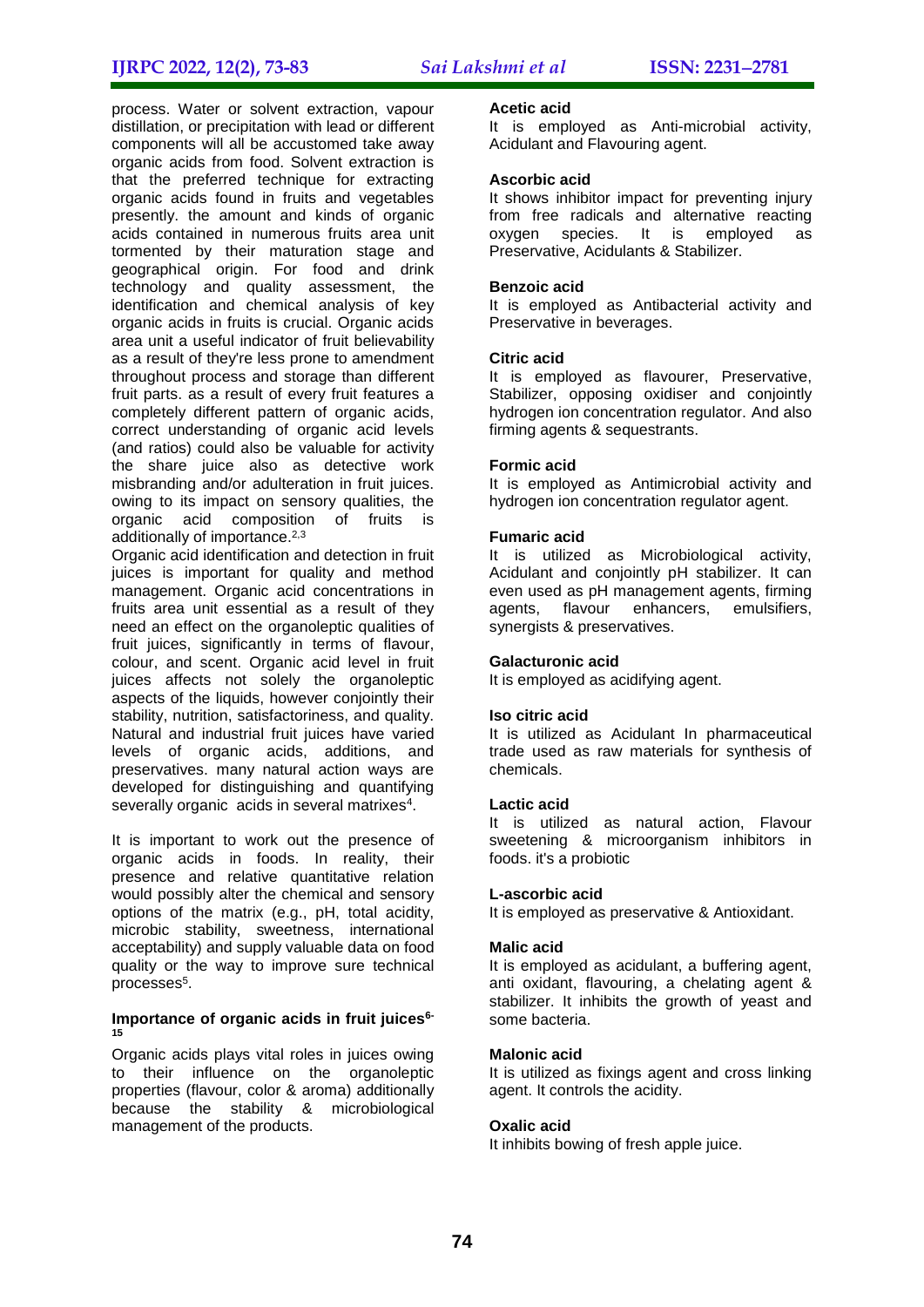#### **Pyro glutamic acid**

It is utilized as cope with brain operate thanks to its role in supporting the healthy production of neurotransmitters. and sometimes wont to support memory and learning additionally to managing anxiety.

#### **Quinic acid**

It is used as Anti oxidant agent.

#### **Shikimic acid**

It is used as flavonoids.

#### **Succinic acid**

It is employed as Bio stimulant and anticoagulant medication. conjointly used as enhancers, pH control agents, preservatives, flavour and in baking.

#### **Tartaric acid**

It is employed as Flavour sweetening, Preservative, Chelating and conjointly pH regulator. Similarly, as humectants, firming agents, baking additives & emulsifiers.

#### **These are the organic acids present in fruits**

Table-1: organic acids present in fruits

The goal of this review is to enhance and validate a fast technique for deciding the first organic acids in natural or commercial juices of varied fruits. The circumstances of various extraction methods which will be wont to analyse materials and analytical ways,<br>particularly activity, hyphenated, and particularly activity, hyphenated, and electrophoretic procedures, are compiled in a very table during this review. Various knowledge bases were used for this review, together with MEDLINE, Google, Scopus, Pubmed and article searches were performed with none year limit. This paper provides a scientific review of various literature sources.

## **MATERIALS AND METHODS**

**Different extraction methods for the analysis of organic acid6,16-19**

Table-2: Different extraction methods for the analysis of organic acid

#### **Various Analytical Techniques Were Tabled Below**

HPLC: High performance liquid chromatography; UV: Ultraviolet; DAD: Diode array detector; M.P: Mobile phase; r2: regression coefficient; LOD: limit of detection; LOQ: limit of quantification

Table-3: Various Analytical techniques

#### **CONCLUSION**

In this literature we tend to closing that the sample extraction method was terribly easy, reliable and economical by using solid phase extraction. This approach will be used to confirm the organic acids in fruits. they will be detected at terribly low quantities. demonstrating their sensitivity. Organic acid extraction may be a easy and fast methodology. This approach may be accustomed confirm alternative organic acids. SPE, LLE, UAE, MAE, ALE, SFE, and ESE are samples of new techniques that cover a large vary of analytes and sample matrices and supply important enhancements over previous procedures. as compared to LLE, SPE yields higher recoveries and a purer analyte. LLE is long and regularly necessitates the employment of unsafe organic solvents. In any case, in comparison to alternative approaches activity separation procedures are terribly effective and fast.

| Organic acids | <b>Fruits and Fruit juices</b>                                                                                                                    |
|---------------|---------------------------------------------------------------------------------------------------------------------------------------------------|
| Acetic        | Grape and Orange                                                                                                                                  |
| Ascorbic      | Apple, Cranberry, Guava, Grape, Lemon, Lime, Orange, Pomelo and Tangerine                                                                         |
| Benzoic       | Cranberry, Orange and Plums                                                                                                                       |
| Citric        | Apple, Cranberry, Clementine, Grape, Lemon, Lime, Minneola, Mandarin, Orange,<br>Pomelo, Pineapple, Pomegranate, Raspberry, Sweetie and Tangerine |
| Formic        | Apple, raspberries and strawberries                                                                                                               |
| Fumaric       | Apple, Cranberry, Grape and Orange                                                                                                                |
| Galacturonic  | Apple                                                                                                                                             |
| Iso-citric    | Apple, Grape, Mandarin, Orange and Pineapple                                                                                                      |
| Lactic        | Cashew apple, Orange and Pomegranate                                                                                                              |
| L-ascorbic    | Cranberry                                                                                                                                         |
| Malonic       | Apple, Berries and Grapes                                                                                                                         |
| Malic         | Apple, Cranberry, Grape, Lemon, Mandarin, Orange, Pineapple, Peach, Pear and                                                                      |
|               | Raspberry                                                                                                                                         |
| Oxalic        | Apple, Cranberry, Grape, Orange, and Raspberry                                                                                                    |
| Pyro glutamic | Some of citrus fruits                                                                                                                             |
| Quinic        | Apple, Cranberry, Peach, Pear and Plums                                                                                                           |
| Shikimic      | Apple, Cranberry, Grape and Orange                                                                                                                |
| Succinic      | Grape and Peach                                                                                                                                   |
| Tartaric      | Apple, Cranberry, Grape, Lemon, Orange, Raspberry and Tangerine                                                                                   |

**Table 1: organic acids present in fruits**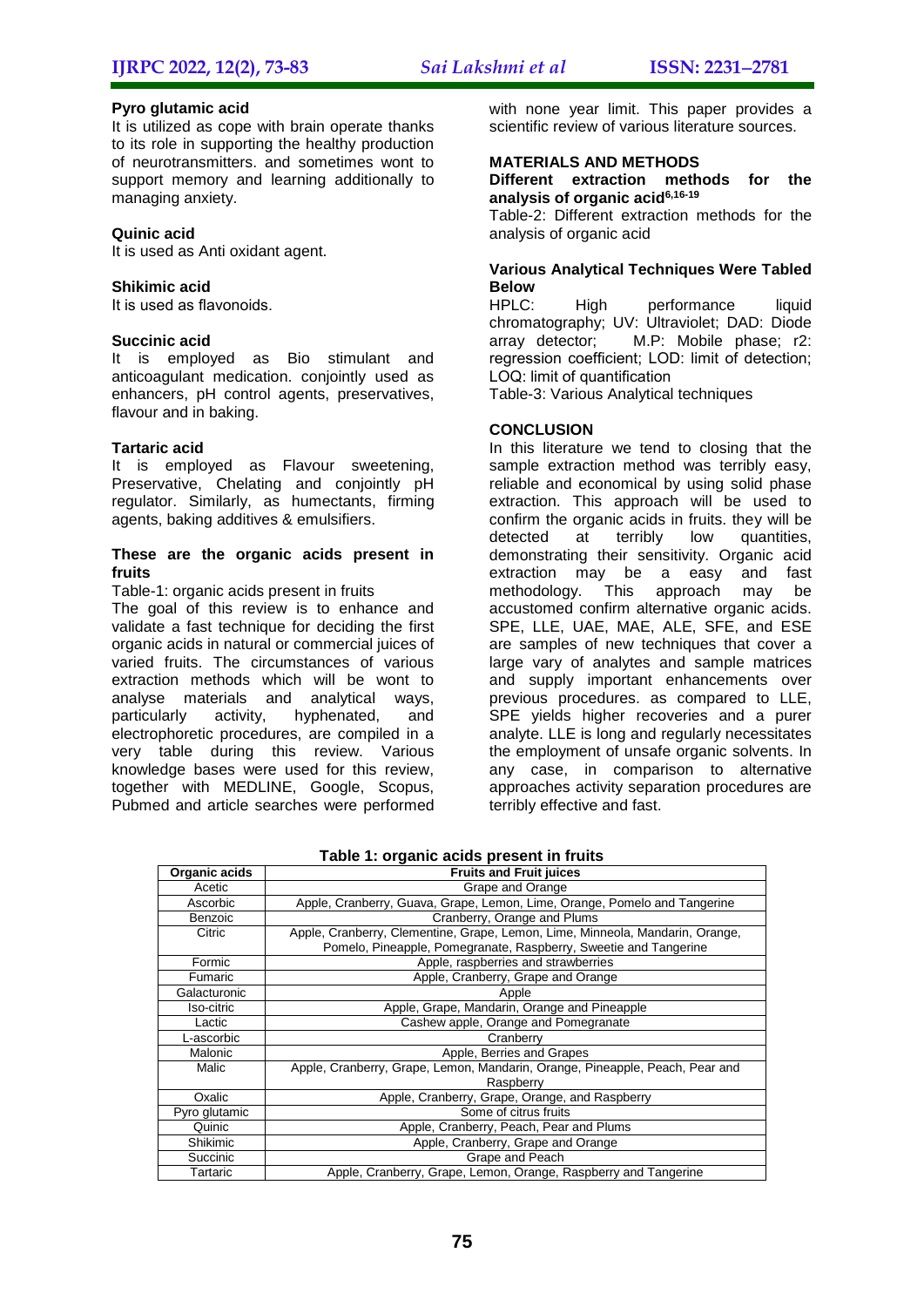

**Table 2: Different extraction methods for the analysis of organic acid6,16-19**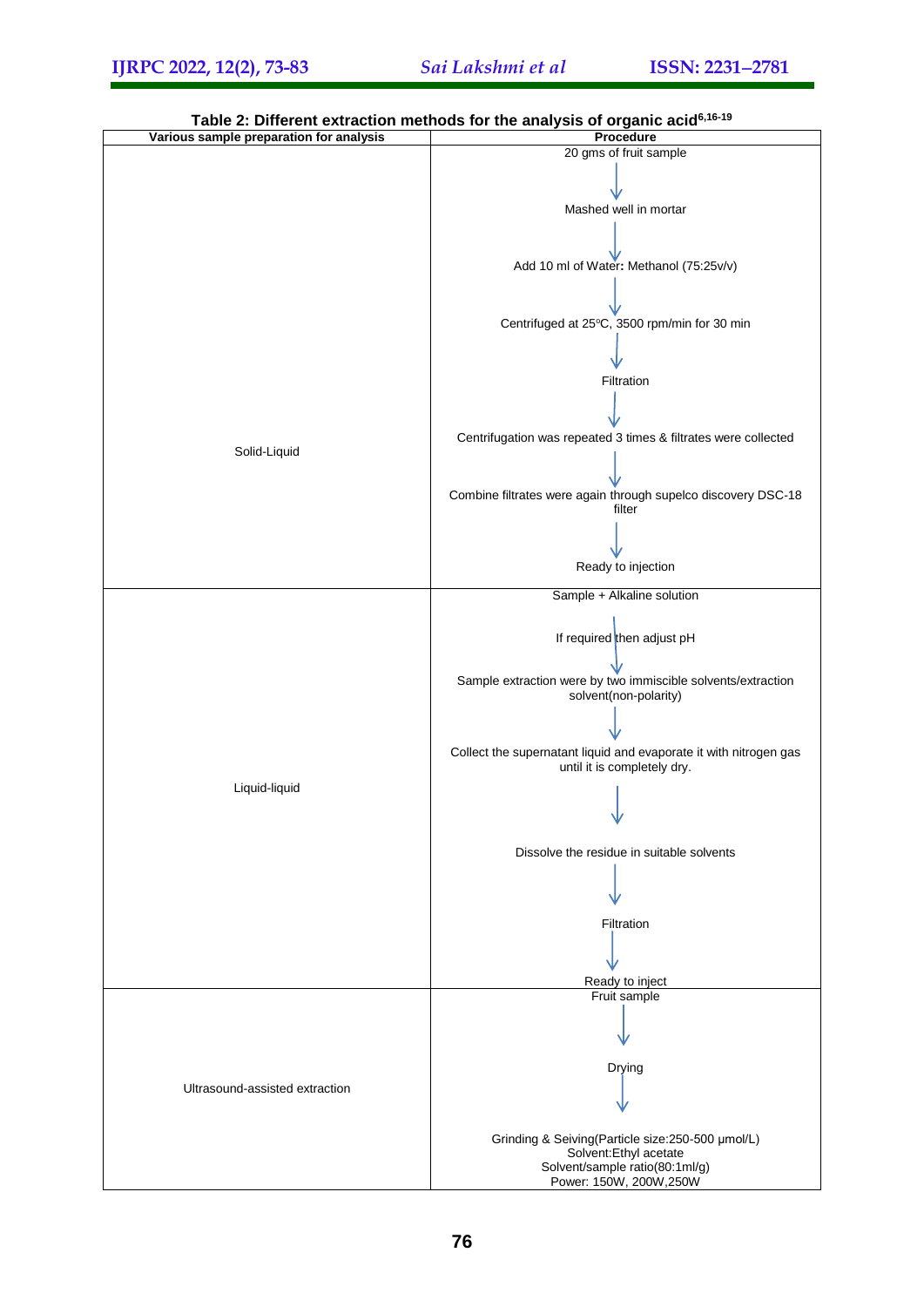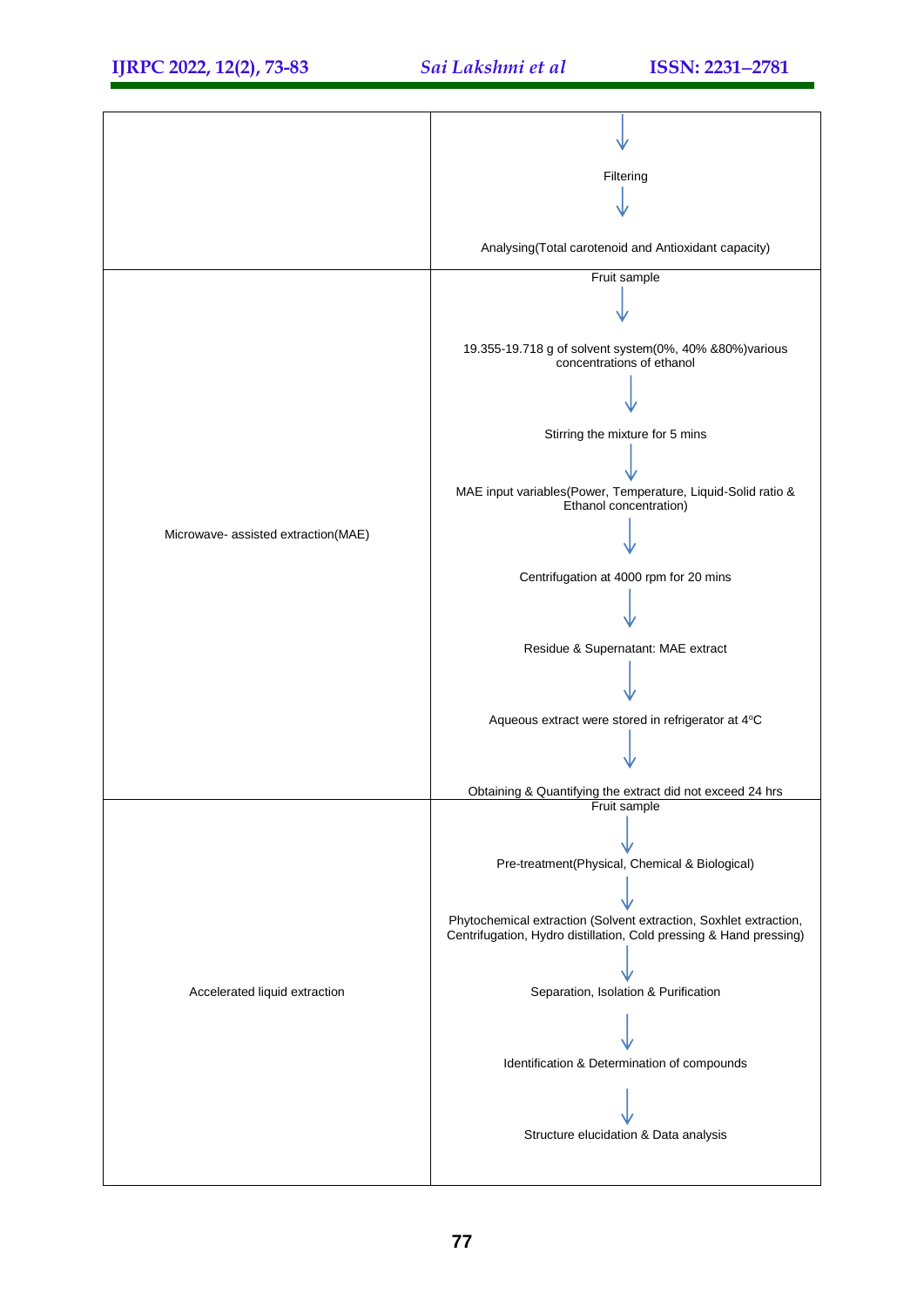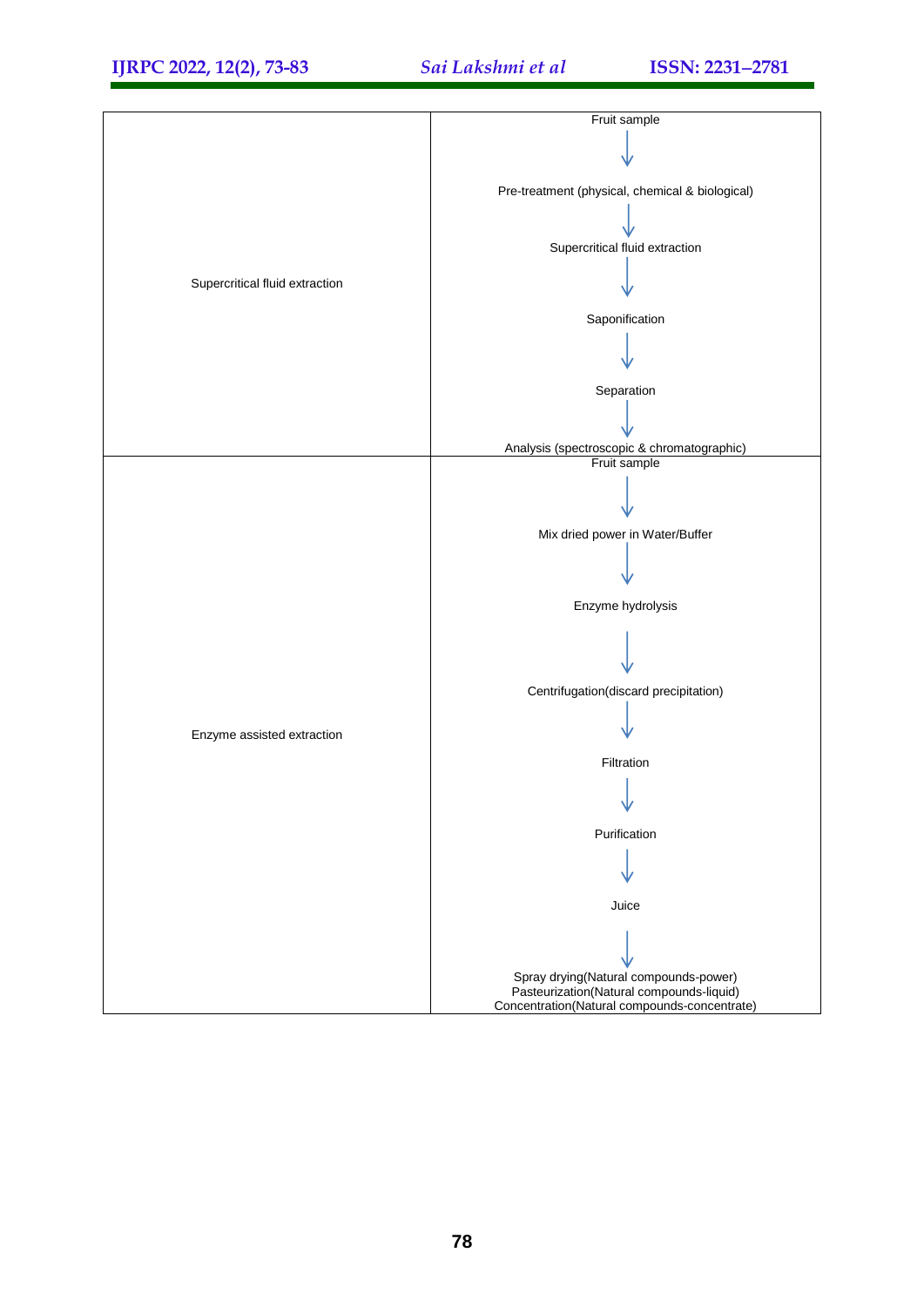| Analytical                                | <b>Methods</b>                                                                                                                                                                                                                                                                                                                                                       | rable 5. various Anarytical techniques<br><b>Determination of acids</b>               | <b>Applications</b>                                                                                                           | parameters                                         | <b>References</b> |
|-------------------------------------------|----------------------------------------------------------------------------------------------------------------------------------------------------------------------------------------------------------------------------------------------------------------------------------------------------------------------------------------------------------------------|---------------------------------------------------------------------------------------|-------------------------------------------------------------------------------------------------------------------------------|----------------------------------------------------|-------------------|
| techniques                                |                                                                                                                                                                                                                                                                                                                                                                      | Chromatography:                                                                       |                                                                                                                               |                                                    |                   |
| <b>HPLC</b>                               | <b>Column: PerkinElmer Brownlee Validated</b><br>Aqueous C18, 5 um, 4.6 x 250-mm<br><b>M.P:</b><br>Isocratic; 25-mM K-phosphate<br>buffer; pH 2.4<br>Detector: UV, $\lambda$ = 210 nm<br>Run Time: 8.0 min.; wash/equilibration time<br>= 6.0 min<br><b>Flow Rate:</b> 1.5 mL/min. (~3000 psi; 200 bar)<br>Oven Temp.: 30 °C<br>Injection Volume: 20 µL              | Oxalic<br>Tartaric<br>Malic<br>Shikimic<br>Citric<br>Succinic<br>Fumaric              | Grape juice                                                                                                                   | Robust<br>Repeatability<br>linearity               | 20                |
|                                           |                                                                                                                                                                                                                                                                                                                                                                      | Oxalic<br>Malic<br>Ascorbic<br>Shikimic<br>Citric<br>Fumaric                          | Orange juice                                                                                                                  |                                                    |                   |
|                                           |                                                                                                                                                                                                                                                                                                                                                                      | Malic<br>Ascorbic<br>Shikimic<br>Citric<br>Fumaric                                    | Apple juice                                                                                                                   |                                                    |                   |
|                                           |                                                                                                                                                                                                                                                                                                                                                                      | Quinic<br>Malic<br>Ascorbic<br>Shikimic<br>Citric                                     | Cranberry juice                                                                                                               |                                                    |                   |
| <b>UPLC</b>                               | Reversed phase UPLC method<br><b>Column:</b> Hypersil Gold a Q Analytical, RP<br>chromatography on a 150 mm x 4.6 mm<br>i.d., 5um particle ZORBAX Eclipse XDB-C18<br>M.P: potassium dihydrogen orthophosphate<br>buffer ( $pH$ 3.1)<br>Detector: DAD, $\lambda$ =254 & 214 nm<br>Run time:<br>Flow Rate: 1.2 mL/min<br>Oven Temp.: $+4$ °C<br>Injection Volume: 5 µL | Oxalic<br>Tartaric<br>Malic<br>Lactic<br>Citric<br>Ascorbic                           | Sweet orange<br>Red apple<br>White apple<br>Lime<br>Lemon<br>Grape fruit (pink &<br>white)                                    | Linearity<br><b>LOD</b><br><b>LOQ</b><br>Precision | 3                 |
| <b>HPLC/DAD</b>                           | Reversed phase HPLC method<br>Column: Inertsil ODS-4 C18 column (250 x<br>$4.0$ mm, $5 \mu m$ ).<br>M.P: 10 mM KH2PO4 aqueous solution<br>adjusted to pH 2.2<br>Detector: UV, $\lambda$ =210 and 245 nm<br><b>Run time: 10 mins</b><br>flow rate: 1 mL/min-1 within 10 min<br>Injection Volume: 20 µL                                                                | Oxalic<br>Tartaric<br>Malic<br>Ascorbic<br>Lactic<br>Acetic<br>Citric<br>Fumaric      | Orange                                                                                                                        | Linearity<br>LOD<br>LOQ.<br>Precision<br>Accuracy  | 4                 |
| <b>HPLC/Post-</b><br>column method        | Column: 5cm x 8.0 mm i.d. Shorex RS pack<br>KC-LG guard column<br>M.P: 3 mm perchloric acid solution<br>Detector: UV, $\lambda$ =440 nm<br><b>Run time: 30 mins</b><br>Temp: 80°C<br>flow rate: 0.7 mL/min                                                                                                                                                           | Citric<br>Tartaric<br>Malic<br>Succinic<br>Lactic<br>Formic<br>Acetic<br>Pyroglutamic | Orange<br>Mandarin<br>Grape<br>Mango<br>Tomato<br>Apple<br>Pear<br>Mulberry<br>Blueberry                                      | LOD<br>LOQ                                         | 21                |
| <b>HPLC</b>                               | Reversed phase HPLC method<br>Column: Hypersil Gold a Q Analytical<br>M.P: potassium dihydrogen orthophosphate<br>buffer (pH 2.8)<br>Detector: DAD, λ=214 & 254 nm<br><b>Run time: 20 mins</b><br>flow rate: 0.7 ml/min<br>Injection Volume: 5 µL                                                                                                                    | Oxalic<br>Tartaric<br>Malic<br>Lactic<br>Citric<br>Ascorbic                           | Citrus fruits<br>Sweet orange<br>Minneola<br>Clementine<br>Mandarinorange<br>Pomelo<br>Lemon<br>Lime<br>Sweetie<br>grapefruit | LOD<br>LOQ<br>Linearity<br>Precision               | 22                |
| lon exclusion<br>liquid<br>chromatography | Column: resin based Aminex HPX 87H (300<br>7.8mm i.d.) at 25 °C<br><b>M.P:</b> diluted 1:10 ( $v/v$ ) with the M.P, were<br>filtered through a 0.22mm cellulose acetate<br>Detector: (UV 970), λ=210nm<br><b>Run time: 20 mins</b><br>Injection Volume: 20 µL                                                                                                        | Citric<br>Galacturonic<br>Malic<br>Quinic<br>Succinic<br>Fumaric                      | Apple<br>Peach<br>Pear<br>Apricot                                                                                             | Precision<br>Linearity<br>LOD<br>LOQ               | 5                 |

## **Table 3: Various Analytical techniques**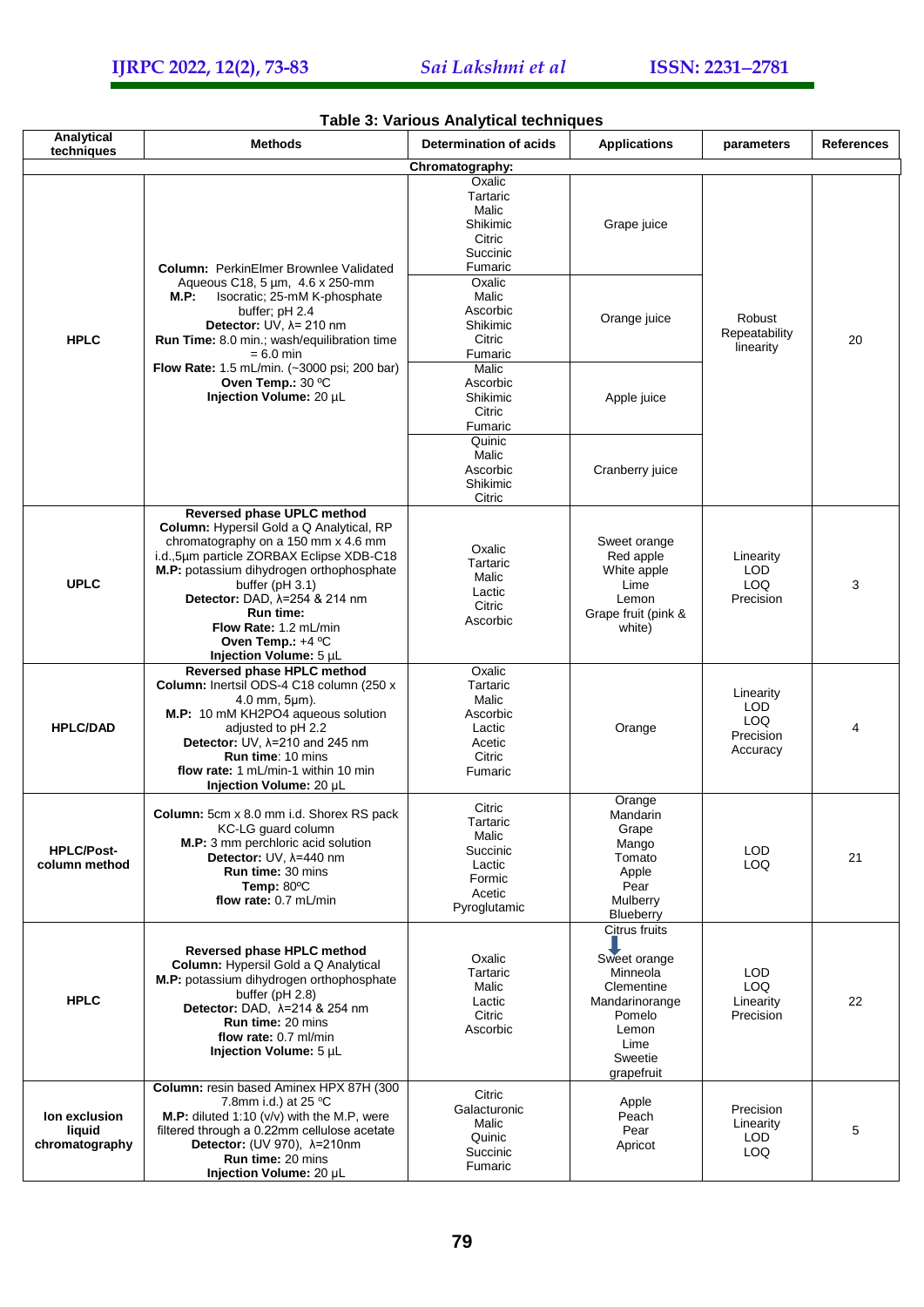| <b>HPLC</b>           | Method validation and characterization<br>Column: PL Hi-Plex H (5x3mm) quard<br>M.P: 4.0mML-1H2SO4 in ultrapure water<br>Detector: DAD, $\lambda = 210$ nm<br>Run time: 20min<br>Oven Temp: 70°C<br>flow rate: 0.5mL/min                                                                                                                                              | Tartaric<br>Malic<br>Citric<br>Acetic<br>Lactic                                                         | Grape                                                          | Linearity<br>Accuracy<br>LOD<br>LOQ<br>Precision<br>Recovery                 | 23             |
|-----------------------|-----------------------------------------------------------------------------------------------------------------------------------------------------------------------------------------------------------------------------------------------------------------------------------------------------------------------------------------------------------------------|---------------------------------------------------------------------------------------------------------|----------------------------------------------------------------|------------------------------------------------------------------------------|----------------|
| <b>HPLC</b>           | Column: Shim-Pack VP-ODS (25034.6 mm<br>I.D.) guard (GVP-ODS, 1034.6 mm I.D.)<br>M.P: sulphuric acid solution, 0.35 ml/min of<br>pH 2.5<br>Detector: DAD, UV spectra, $\lambda$ =200-600 nm<br>Run time: 75 mins<br>Injection volume: 20 ml<br>Oven Temp: 40 °C<br>Flow rate: 0.35 ml/min                                                                             | Tartaric<br>Quinic<br>Oxalic<br>Malic<br>L-Ascorbic<br>Malonic<br>Lactic<br>Acetic<br>Citric<br>Fumaric | Apple juice<br>Also include-<br>raspberry, cranberry,<br>grape | Precision<br>Accuracy<br>LOD                                                 | 24             |
| <b>HPLC</b>           | Column; AMINEX HPX-87H<br>M.P: single solution of H2So4 0.008 mol.L-1<br>in isocratic<br>Detector: DAD<br>Run time: 20 mins<br>Temp: $45^{\circ}$ C<br>Flow rate: 0.6 mL/min                                                                                                                                                                                          | Citric<br>Tartaric<br>Malic Ascorbic                                                                    | Orange<br>Grape<br>Apple<br>Tangerine                          | <b>LOD</b><br>LOQ<br>Precision                                               | 25             |
| <b>HPLC</b>           | <b>Column:</b> 2 RP- C18 columns in series                                                                                                                                                                                                                                                                                                                            | Tartaric                                                                                                | Grape juice                                                    |                                                                              |                |
|                       | M.P: 100mM phosphate buffer, pH 2.5<br>Detector: UV @ 226nm<br><b>Run time: 40 mins</b><br>Flow rate: 0.5mL/min<br>Temp: ambient<br>Injection volume: 10µL                                                                                                                                                                                                            | Quinic<br>Malic<br>Citric<br>Fumaric                                                                    | cranberry juice                                                | Retention<br>Selectivity                                                     | 26             |
| lon<br>chromatography | <b>Gradient</b><br>Column: Dionex Corp: Om- niPac Pax-500<br>Guard Column 50 x 4 mm I.D.,<br>M.P: A-0.60 mM NaOH in water-ethanol-<br>methanol (66.5:20:13.5, v/v); <b>B</b> -20 mM<br>NaOH in water-ethanol (65:35, v/v); C-60<br>mM NaOH in water-ethanol (65:35, v/v)<br>Detector: UV<br><b>Run time: 30 mins</b><br>Flow rate: 2 ml/min<br>Injection volume: 20µL | Malic<br>Ascorbic<br>Citric<br>Iso citric                                                               | orange juice                                                   | Reproducibility<br><b>LOD</b>                                                | 27             |
|                       |                                                                                                                                                                                                                                                                                                                                                                       | Galacturonic<br>Malic<br>Ascorbic<br>Citric                                                             | Apple                                                          |                                                                              |                |
|                       |                                                                                                                                                                                                                                                                                                                                                                       | Malic<br>Tartaric<br>Ascorbic<br>Citric                                                                 | Grape                                                          |                                                                              |                |
|                       | Column: RP-C18 column (3 µm particle<br>size, 150 4.6 mm I.D., kept at 25 °C)                                                                                                                                                                                                                                                                                         | Malic<br>Ascorbic<br>Citric                                                                             | Apple                                                          |                                                                              |                |
| <b>HPLC</b>           | M.P: 0.01 mol L1 KH2 PO4 buffer solution<br>$pH = 2.60$ adjusted with o-phosphoric acid)<br>Detector: UV-Visible diode array detector<br>(DAD), λ=210 nm, 250nm<br><b>Run time: 90 mins</b><br>Flow rate: 0.5 mL/min<br>Injection volume: 20 µL                                                                                                                       | Tartaric<br>Malic<br>Ascorbic<br>Citric                                                                 | Orange                                                         | Linearity<br>Reproducibility<br>Repeatability<br><b>LOD</b><br>LOQ           | $\overline{2}$ |
|                       |                                                                                                                                                                                                                                                                                                                                                                       | Tartaric<br>Malic<br>Ascorbic<br>Citric                                                                 | Lemon                                                          |                                                                              |                |
| <b>RPLC</b>           | Column: Agilent Poroshell 120 EC-C18, 4.6<br>$\times$ 100 mm, 2.7 $\mu$ m<br>M.P: 20 mM monobasic phosphate buffer<br>(KH2PO4), pH 2.5 adjusted by o-phosphoric<br>acid<br>Detector: DAD, λ= 210, 230 & 243.5 nm<br>Run time: 13 mins<br>Flow rate: 1.0 mL/min<br>Injection volume: 5 µL                                                                              | Benzoic<br>Citric<br>Ascorbic                                                                           | Orange                                                         | LOD<br>LOQ.<br>Linearity range<br>Precision<br><b>Robustness</b><br>Accuracy | 28             |
| <b>UHPLC</b>          | Column: Agilent Poroshell 120 EC-C18, 4.6<br>$\times$ 100 mm, 2.7 $\mu$ m<br>M.P: 20 mM monobasic phosphate buffer<br>(KH2PO4), pH 2.5 adjusted by o-phosphoric<br>acid<br><b>Detector:</b> DAD, $\lambda$ = 210, 230 & 243.5 nm<br><b>Run time: 5 mins</b><br><b>Flow rate: 1.5 mL/min</b><br>Injection volume: 4 µL                                                 | Benzoic<br>Citric<br>Ascorbic                                                                           | Orange                                                         | LOD<br>LOQ<br>Linearity range<br>Precision<br>Robustness<br>Accuracy         | 28             |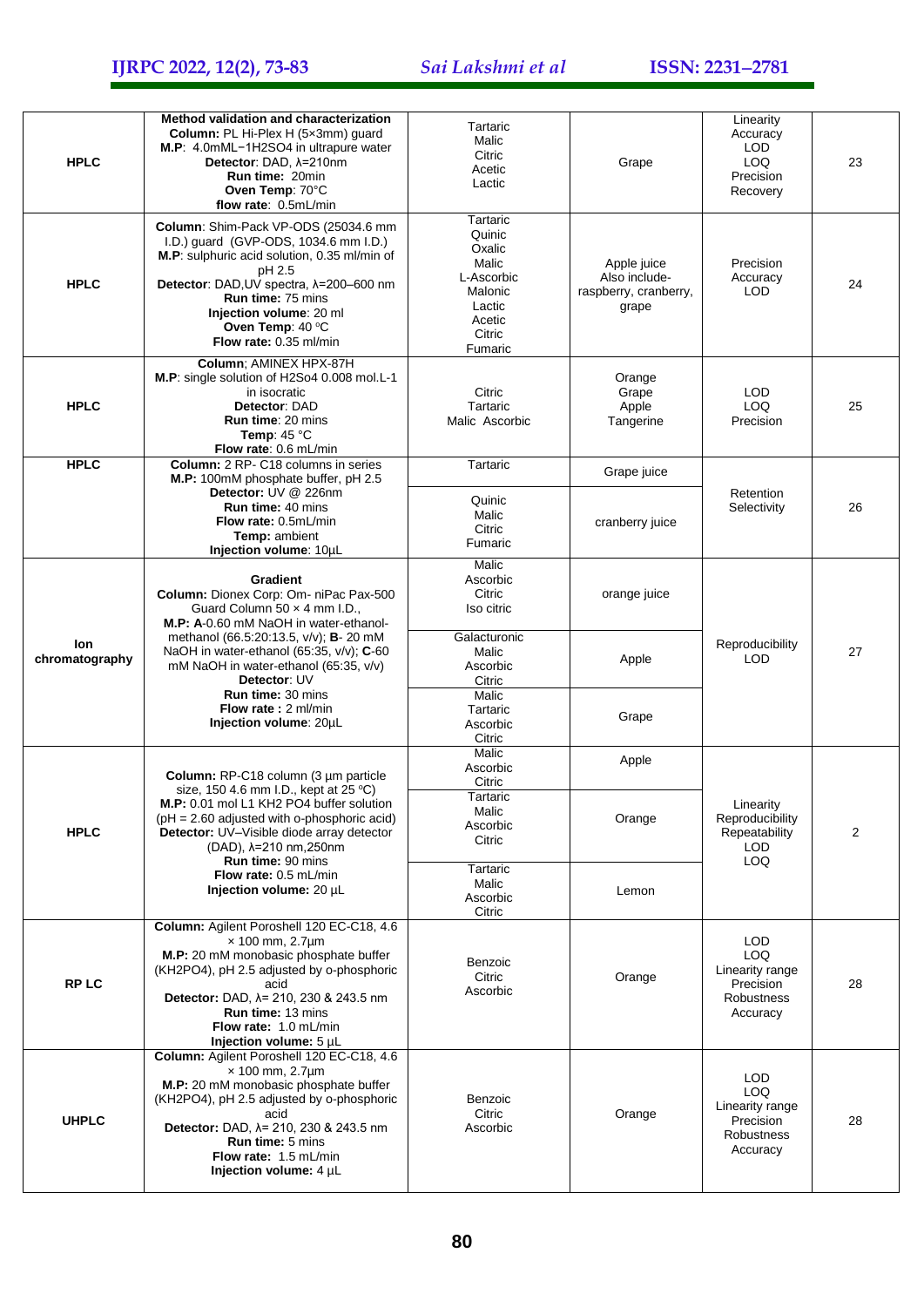**IJRPC 2022, 12(2), 73-83** *Sai Lakshmi et al* **ISSN: 22312781**

| <b>HPLC-UV Method</b>                    | Column: Restek Allure Organic<br>Acids<br>5um, 300 x 4.6mm<br>M.P: 50mM potassium phosphate, pH 2.5,<br>2% methanol in HPLC H2O & Acetonitrile<br>Detector: Waters 2996, PAD<br><b>Run time: 50 min</b><br>Flow rate: 0.8 mL/min<br>Injection Volume: 20µL                      | Citric<br>Quinic<br>Malic<br>Tartaric                | Apple<br>Lemon<br>Orange<br>Cranberry<br>White grape<br>Pomegranate     | Specificity<br><b>LODS</b>                                                          | 29 |
|------------------------------------------|---------------------------------------------------------------------------------------------------------------------------------------------------------------------------------------------------------------------------------------------------------------------------------|------------------------------------------------------|-------------------------------------------------------------------------|-------------------------------------------------------------------------------------|----|
|                                          |                                                                                                                                                                                                                                                                                 | <b>Hyphenated Techniques:</b>                        |                                                                         |                                                                                     |    |
| <b>LC-MS</b>                             | Column: 10X 4.6mm(5µm)guard column at<br>$30^{\circ}$ C<br>M.P: water containing 0.5% formic acid,<br>delivered at 0.7 mL/min<br>Detector: (RP or ion exchange) coupled to<br>UV detection<br>Run time: 20 mins<br><b>Flow rate: 0.7 mL/min</b><br>Injection volume : 10 µL     | Citric<br>Malic<br>Quinic<br>Tartaric                | Apple<br>Orange<br>Cranberry<br>white grape<br>Red grape<br>pomegranate | Precision<br><b>LOD</b><br>LOQ                                                      | 30 |
| <b>UPLC-MS Method</b>                    | Column: Waters BEH C18 1.7um, 2.1 x<br>100mm<br>M.P: Deionized H2O, 1% Formic Acid in<br>H <sub>2</sub> O & Acetonitrile<br>Detector: Waters Xevo TQD<br>Run time: 12 min<br>Flow rate: 0.35 mL/min<br>Injection Volume: 1µL                                                    | Citric<br>Quinic<br>Malic<br>Tartaric                | Apple<br>Lemon<br>Orange<br>Cranberry<br>White grape<br>Pomegranate     | Selectivity<br>Linearity range                                                      | 29 |
| Electrophoresis:                         |                                                                                                                                                                                                                                                                                 |                                                      |                                                                         |                                                                                     |    |
| <b>Capillary</b><br>electrophoresis      | Capillaries: uncoated fused-silica capillaries<br>of 112.5 cm length (104 cm effective length)<br>$\times$ 75 µm id (375 µm o.d.)<br>M.P: 1 and 0.1 M NaOH and water at 60 °C<br>for 10 min each.<br>Detector: UV & DAD, $\lambda$ = 214 and 271 nm<br><b>Run time: 20 mins</b> | Fumaric<br>Malic<br>Citric                           | Apple                                                                   | Linearity<br>Precision<br><b>LOD</b><br>LOQ                                         | 1  |
|                                          |                                                                                                                                                                                                                                                                                 | Malic<br>Tartaric<br>Citric                          | Grape                                                                   |                                                                                     |    |
|                                          |                                                                                                                                                                                                                                                                                 | Iso citric<br>Malic<br>Citric                        | Mandarin                                                                |                                                                                     |    |
|                                          |                                                                                                                                                                                                                                                                                 | Iso citric<br>Malic<br>Citric                        | Orange                                                                  |                                                                                     |    |
|                                          |                                                                                                                                                                                                                                                                                 | Iso citric<br>Malic<br>Citric                        | Pineapple                                                               |                                                                                     |    |
| <b>Capillary zone</b><br>electrophoresis | Capillaries: 2 fused-silica capillaries: a<br>PVA-coated 64.5 cm length (56 effective<br>length) 50 µm id (375 lm o.d.) (Agilent).<br>M.P: NaoH & NaH2Po4<br>Detector: UV, $\lambda$ =200+20 nm<br><b>Run time: 12 mins</b>                                                     | Fumaric<br>Iso citric<br>Malic<br>Tartaric<br>Citric | Pine apple<br>Grape<br>Orange                                           | Repeatability<br>Linear range<br>Sensitivity<br>r <sub>2</sub><br><b>LOD</b><br>LOQ | 31 |

HPLC: High performance liquid chromatography; UV: Ultraviolet; DAD: Diode array detector; M.P: Mobile phase; r2: regression coefficient; LOD: limit of detection; LOQ: limit of quantification

#### **REFERENCES**

- 1. Navarro-Pascual-Ahuir M, Lerma-García MJ, Simó-Alfonso EF and Herrero-Martínez JM. Analysis of aliphatic organic acids in commercial fruit juices by capillary electrophoresis with indirect UV detection: application to differentiation of fruit juices. Food Analytical Methods. 2017;10(12):3991- 4002.
- 2. Scherer R, Rybka AC, Ballus CA, Meinhart AD, Teixeira Filho J and Godoy HT. Validation of a HPLC method for simultaneous determination of main organic acids in fruits and juices. Food Chemistry. 2012;135(1):150-4.
- 3. Khosravi F, Iranmanesh B and Olia SS. Determination of Organic Acids in Fruit juices by UPLC. International Journal of Life Sciences. 2015;9(5):41-4.
- 4. Büyüktuncel E, Kalkan O and Şahin E. Determination of organic acids in natural and commercial orange juices by HPLC/DAD. Hacettepe Journal of Biology and Chemistry. 2017;45(3):411-6.
- 5. Chinnici F, Spinabelli U, Riponi C and Amati A. Optimization of the determination of organic acids and sugars in fruit juices by ion-exclusion liquid chromatography. Journal of food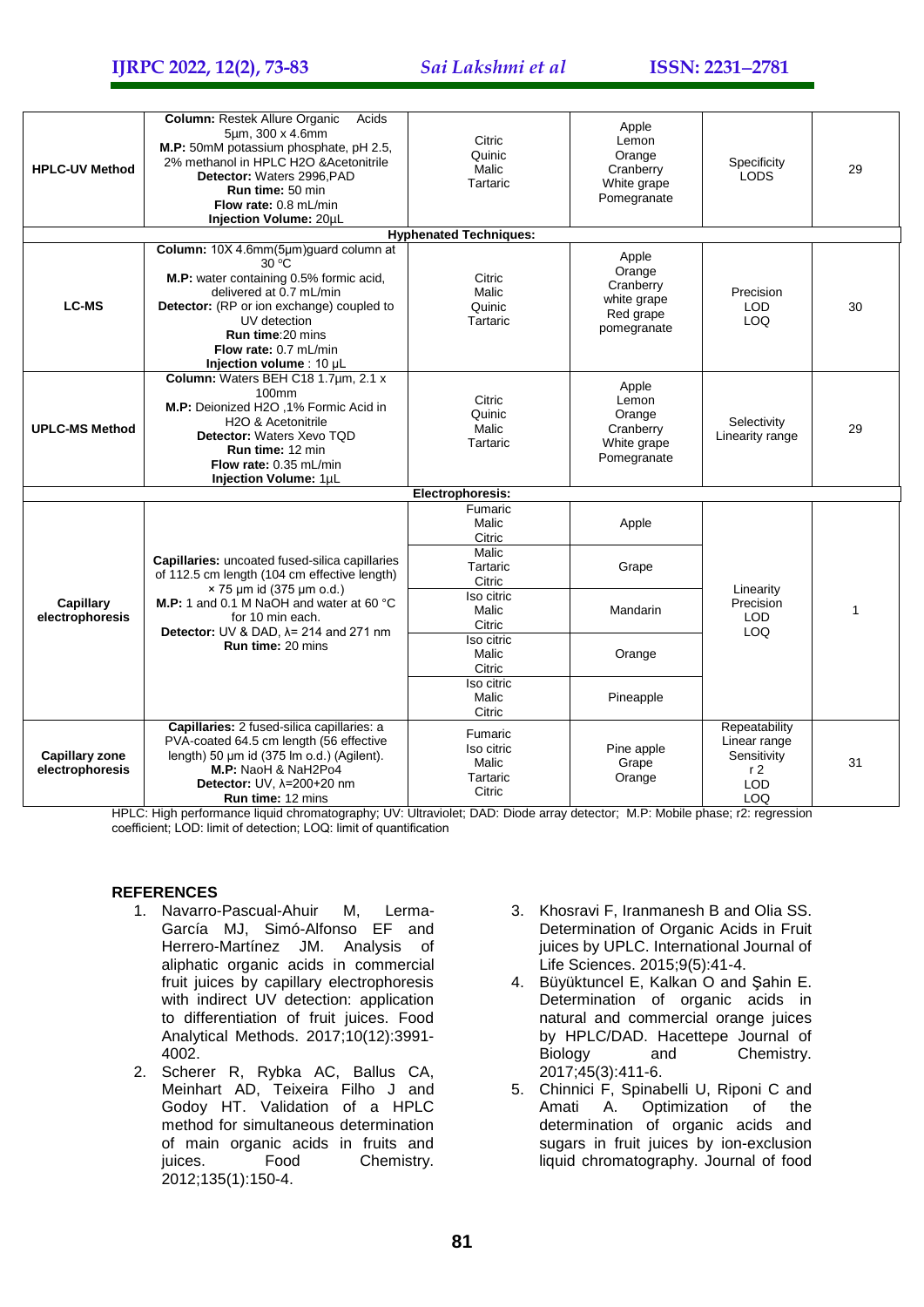composition and analysis. 2005;18(2- 3):121-30.

- 6. Azam Chahardolia, Fereshteh Jaliliana, Zahra Memarianib, Mohammad Hosein Farzaeia and Yalda Shokoohinia. Analysis of organic acids. Chapter-26, Other groups of natural compounds. 2020;767-823.
- 7. The role of citric acid in the food and drug industry. Merrychemicals, Visit our online catalog. [www.merrychemicals.com/product.](http://www.merrychemicals.com/product)
- 8. Gökmen V and Acar J. Fumaric acid in apple juice: a potential indicator of microbial spoilage of apples used as raw material. Food additives and contaminants. 2004;21(7):626-31.
- 9. Aktaş AH, Şen S, Yılmazer M and Cubuk E. Determination of carboxylic acids in apple juice by RP HPLC. Iranian Journal of Chemistry and Chemical Engineering (IJCCE). 2005;24(1):1-6.
- 10. Tong CB, Hicks KB, Osman SF, Hotchkiss Jr AT and Haines RM. Oxalic acid in commercial pectins inhibits browning of raw apple juice. Journal of agricultural and food chemistry. 1995;43(3):592-7.
- 11. Gökmen V and Acar J. An investigation on the relationship between patulin and fumaric acid in apple juice concentrates. LWT-Food Science and Technology. 1998;31(5):480-3.
- 12. Marrubini G, Appelblad P, Gazzani G and Papetti A. Determination of free quinic acid in food matrices by Hydrophilic Interaction Liquid Chromatography with UV detection. Journal of Food Composition and Analysis. 2015;44:80-5.
- 13. Jurislav babic. In book: Acetic Acids, Chemical Properties, Production and Applications, Chapter: Acetic Acid in the Food Industry. 2013;163-176.
- 14. Gallie DR. L-Ascorbic acid: a multifunctional molecule supporting plant growth and development. Scientifica (Cairo). 2013;795–964.
- 15. Waldron K. Handbook of waste management and co-product recovery in food processing, Volume 2. Woodhead Publishing Ltd. 2009.
- 16. Ergönül PG and NErGiz C. Determination of organic acids in olive fruit by HPLC. Czech J Food Sci. 2010;28(3):202-5.
- 17. Shahrestani M, Tehrani MS, Shoeibi S, Aberoomand Azar P and Waqif Husain S. Comparison between different extraction methods for determination of

primary aromatic amines in food simulant. Journal of analytical methods in chemistry. 2018.

- 18. Espinosa WE, Garzón LC and Medina OJ. Microwave-assisted extraction in dry fruit of andean species Vaccinium meridionale. Experimental conditions on the recovery of total polyphenols. Ciência e Agrotecnologia. 2017;41:701- 12.
- 19. Saini RK and Keum YS. Carotenoid extraction methods: A review of recent developments. Food chemistry. 2018;240:90-103.
- 20. Reuter WM and Shelton CT. Analysis of Organic Acids in Fruit Juices by HPLC and UV Detection. Application note. PerkinElmer. 2015.
- 21. Joon-Kwan Moon, Kyu-Won Hwang, Hoon Choi, Woo Suk Bang and Takayuki Shibamoto. Development and Application of HPLC/Post-Column Method for Analysis of Low Molecular Weight Organic Acids in Beers, Wines and Fruit Juices. Scho J Food & Nutr. 2018.
- 22. Violeta NO, Trandafir I and Ionica ME. HPLC organic acid analysis in different citrus juices under reversed phase conditions. Notulae Botanicae Horti Agrobotanici Cluj-Napoca. 2010;38(1):44-8.
- 23. Coelho EM, da Silva Padilha CV, Miskinis GA, de Sá AG, Pereira GE, de Azevêdo LC and dos Santos Lima M. Simultaneous analysis of sugars and organic acids in wine and grape juices by HPLC: Method validation and characterization of products from northeast Brazil. Journal of Food Composition and Analysis. 2018;66:160-7.
- 24. Shui G and Leong LP. Separation and determination of organic acids and phenolic compounds in fruit juices and drinks by high-performance liquid chromatography. Journal of chromatography A. 2002;977(1):89-96.
- 25. Rodrigues DP, Mitterer-Daltoé ML, Lima VA, Barreto-Rodrigues M and Pereira EA. Simultaneous determination of organic acids and sugars in fruit juices by High performance liquid chromatography: characterization and differentiation of commercial juices by principal component analysis. Ciência Rural. 2021;51.
- 26. Ogazi AC. Comparative studies of electrochemical corrosion behaviour of